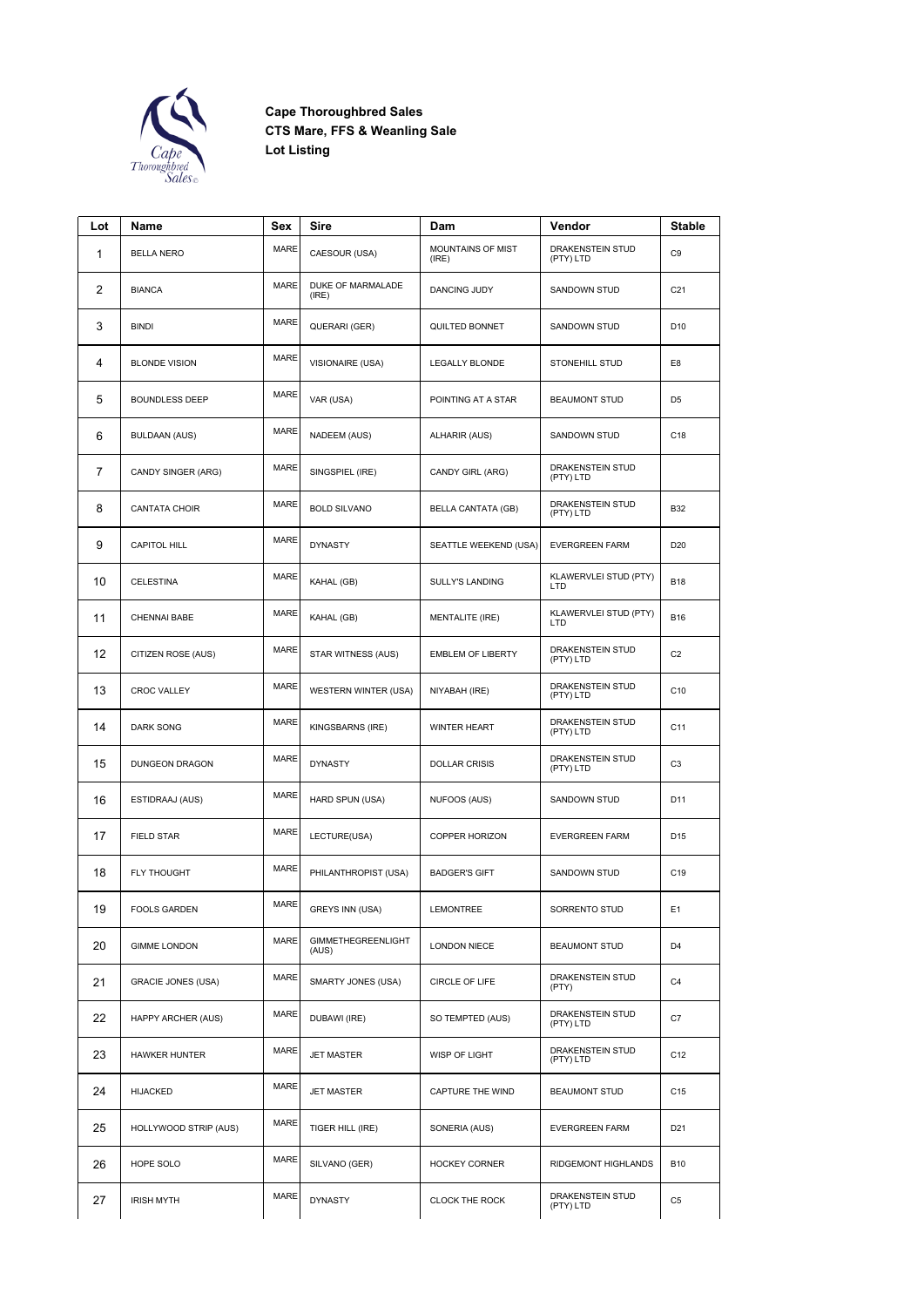| 28 | JAMBOREE               | <b>MARE</b> | <b>BLACK MINNALOUSHE</b><br>(USA)  | GARLAND                  | KLAWERVLEI STUD (PTY)<br>LTD         | <b>B14</b>      |
|----|------------------------|-------------|------------------------------------|--------------------------|--------------------------------------|-----------------|
| 29 | <b>JOAN RANGER</b>     | <b>MARE</b> | HORSE CHESTNUT                     | <b>FASHION EDITION</b>   | KLAWERVLEI STUD (PTY)<br>LTD         | <b>B13</b>      |
| 30 | KIRIBATI               | <b>MARE</b> | <b>MODEL MAN</b>                   | <b>ISLAND SQUAW</b>      | <b>EVERGREEN FARM</b>                | D19             |
| 31 | KISSABLE               | <b>MARE</b> | ANTONIUS PIUS (USA)                | <b>KISS FOR KATE</b>     | RIDGEMONT HIGHLANDS                  | <b>B11</b>      |
| 32 | LADY WINDERMERE        | <b>MARE</b> | <b>WESTERN WINTER (USA)</b>        | <b>BALLAD OF READING</b> | DRAKENSTEIN STUD<br>(PTY) LTD        | <b>B31</b>      |
| 33 | LUNA DE VICTORIA       | MARE        | VICTORY MOON                       | SI SENORITA              | <b>BEAUMONT STUD</b>                 | D <sub>6</sub>  |
| 34 | <b>MADAM MAGNOLIA</b>  | <b>MARE</b> | DUKE OF MARMALADE<br>(IRE)         | <b>TRICK</b>             | <b>BEAUMONT STUD</b>                 | D <sub>3</sub>  |
| 35 | <b>MILLENIUM REIGN</b> | <b>MARE</b> | KING OF KINGS (IRE)                | <b>LEE DANZIG</b>        | KLAWERVLEI STUD (PTY)<br>LTD         | <b>B15</b>      |
| 36 | MISS DECEMBER          | <b>MARE</b> | VAR (USA)                          | <b>BUSHGIRL (ZIM)</b>    | DRAKENSTEIN STUD<br>(PTY) LTD        | C <sub>1</sub>  |
| 37 | <b>MOHALLELA</b>       | <b>MARE</b> | EXCEED AND EXCEL<br>(AUS)          | YAASAH (IRE)             | SANDOWN STUD                         | D <sub>8</sub>  |
| 38 | MONTE CARLO GIRL       | <b>MARE</b> | TRIPPI (USA)                       | <b>CONTENDER</b>         | <b>DRAKENSTEIN STUD</b><br>(PTY) LTD | <b>B34</b>      |
| 39 | MOONLIT VENICE         | <b>MARE</b> | WINDRUSH (USA)                     | <b>VIA CONDOTTI</b>      | SORRENTO STUD                        | E <sub>2</sub>  |
| 40 | NANNIE DEE             | <b>MARE</b> | SILVANO (GER)                      | <b>CUTTY SARK</b>        | <b>BEAUMONT STUD</b>                 | C16             |
| 41 | NOSSA (GB)             | <b>MARE</b> | AREION (GER)                       | NIANGA (GER)             | MAINE CHANCE FARMS                   | B <sub>4</sub>  |
| 42 | <b>OCEAN FOREST</b>    | <b>MARE</b> | DUKE OF MARMALADE<br>(IRE)         | LEBOMBO BREEZE (USA)     | DRAKENSTEIN STUD<br>(PTY) LTD        | C8              |
| 43 | <b>OUTLANDER</b>       | <b>MARE</b> | PHILANTHROPIST (USA)               | ZILI                     | <b>EVERGREEN FARM</b>                | D <sub>17</sub> |
| 44 | <b>PAMPERO</b>         | <b>MARE</b> | <b>BLACK MINNALOUSCHE</b><br>(USA) | PARAGUAYA (ARG)          | MAINE CHANCE FARMS                   | B <sub>5</sub>  |
| 45 | PENNINGTON SANDS       | <b>MARE</b> | MOGOK (USA)                        | CAMINA COURT             | <b>EVERGREEN FARM</b>                | D13             |
| 46 | PRINCESS STEPHANIE     | <b>MARE</b> | KAHAL (GB)                         | PLATINUM PRINCESS        | MAINE CHANCE FARMS                   | B <sub>6</sub>  |
| 47 | PRINCESS VICKY         | MARE        | SILVANO (GER)                      | PRINCESS VICTORIA        | MAINE CHANCE FARMS                   | B7              |
| 48 | REINE TONNERRE         | <b>MARE</b> | KAHAL (GB)                         | DAKAR                    | <b>BEAUMONT STUD</b>                 | C <sub>13</sub> |
| 49 | <b>SAKURA TRICK</b>    | <b>MARE</b> | <b>DYNASTY</b>                     | <b>TRICK</b>             | SANDOWN STUD                         | D <sub>9</sub>  |
| 50 | <b>SCHIFFER</b>        | <b>MARE</b> | VAR (USA)                          | MODEL I.Q                | DRAKENSTEIN STUD<br>(PTY) LTD        | C6              |
| 51 | SING FOR ME (IRE)      | <b>MARE</b> | GALILEO (IRE)                      | PLAY MISTY FOR ME (IRE)  | KLAWERVLEI STUD (PTY)<br>LTD         | <b>B17</b>      |
| 52 | <b>SORCERESS</b>       | <b>MARE</b> | ANTONIUS PIUS (USA)                | EMPRESS OF OZZ (AUS)     | <b>EVERGREEN FARM</b>                | D <sub>16</sub> |
| 53 | SPARKLING GEM          | MARE        | JOSHUA DANCER (USA)                | CRYSTAL CHALICE          | DRAKENSTEIN STUD<br>(PTY) LTD        | <b>B35</b>      |
| 54 | <b>STATE BLUE</b>      | <b>MARE</b> | NATIONAL ASSEMBLY<br>(CAN)         | JACARANDA BLUE (IRE)     | DRAKENSTEIN STUD<br>(PTY) LTD        | <b>B36</b>      |
| 55 | SUKIWARRIOR (IRE)      | <b>MARE</b> | POWER (GB)                         | UMNIYA (IRE)             | STONEHILL STUD                       | E6              |
| 56 | <b>SUMIDA</b>          | <b>MARE</b> | VAR (USA)                          | AZABU PARK (AUS)         | <b>EVERGREEN FARM</b>                | D <sub>12</sub> |
| 57 | SYLVANITE              | <b>MARE</b> | SILVANO (GER)                      | SUGAR ALMOND             | MAINE CHANCE FARMS                   | B <sub>8</sub>  |
| 58 | VANDA                  | <b>MARE</b> | TOREADOR (IRE)                     | <b>WESTERN SMOKE</b>     | <b>EVERGREEN FARM</b>                | D <sub>22</sub> |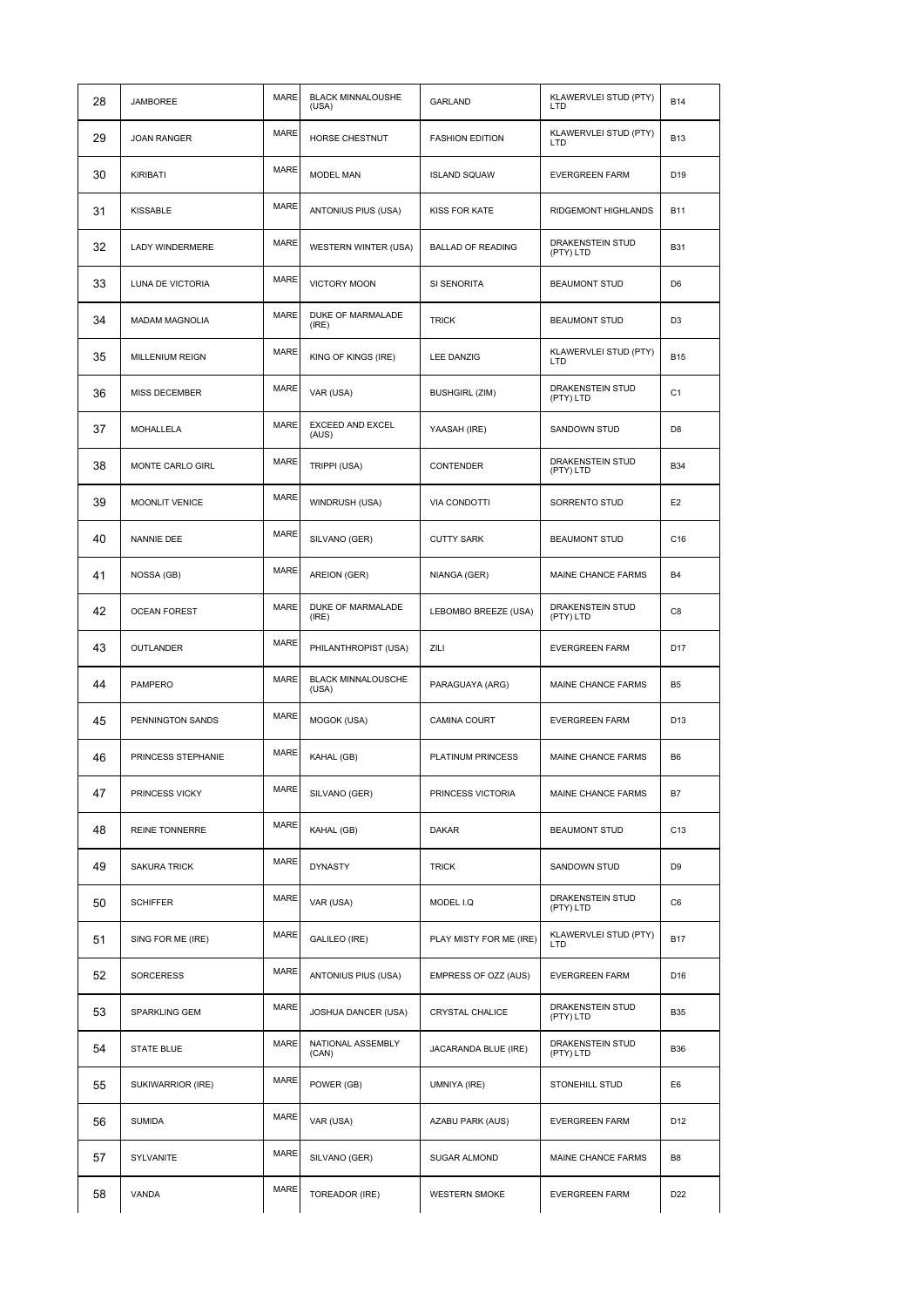| 59 | WHAT YOU ARE             | <b>MARE</b>                               | CAPTAIN OF ALL                      | <b>TWINKLE STAR</b>     | STONEHILL STUD                       | E7              |
|----|--------------------------|-------------------------------------------|-------------------------------------|-------------------------|--------------------------------------|-----------------|
| 60 | AFRICA BLUE              | <b>MARE</b>                               | HORSE CHESTNUT                      | CIRCLE OF LIFE          | DRAKENSTEIN STUD<br>(PTY) LTD        | <b>B33</b>      |
| 61 | <b>AIR POCKET</b>        | <b>MARE</b>                               | <b>JET MASTER</b>                   | <b>CHATTERLEY</b>       | <b>EVERGREEN FARM</b>                | D <sub>14</sub> |
| 62 | AL HAWRAA (AUS)          | <b>MARE</b>                               | NEW APPROACH (IRE)                  | IJAAZA (AUS)            | SANDOWN STUD                         | C <sub>22</sub> |
| 63 | AL'S LASS                | <b>MARE</b>                               | <b>CAPTAIN AL</b>                   | <b>HONEYCOMB</b>        | <b>EVERGREEN FARM</b>                | D <sub>18</sub> |
| 64 | CHATEAU LA COSTE         | <b>FILLY</b><br><b>FOR</b><br><b>STUD</b> | PHILANTHROPIST (USA)                | <b>FANTASTIC TRIP</b>   | DRAKENSTEIN STUD<br>(PTY) LTD        | <b>B24</b>      |
| 65 | <b>COMEDY OF MANNERS</b> | <b>FILLY</b><br><b>FOR</b><br><b>STUD</b> | VAR (USA)                           | LADY WINDERMERE         | DRAKENSTEIN STUD<br>(PTY) LTD        | <b>B26</b>      |
| 66 | <b>EMERALD WAVES</b>     | <b>FILLY</b><br><b>FOR</b><br><b>STUD</b> | <b>GIMMETHEGREENLLIGHT</b><br>(AUS) | IRISH TORRENT (USA)     | DRAKENSTEIN STUD<br>(PTY) LTD        | <b>B25</b>      |
| 67 | <b>ENCORE</b>            | <b>FILLY</b><br><b>FOR</b><br><b>STUD</b> | TWICE OVER (GB)                     | <b>GOLDEN APPLE</b>     | KLAWERVLEI STUD (PTY)<br>LTD         | A21             |
| 68 | <b>INVISIBLE</b>         | <b>FILLY</b><br><b>FOR</b><br><b>STUD</b> | POMODORO                            | SUPERNATURAL (IRE)      | KLAWERVLEI STUD (PTY)<br>LTD         | A23             |
| 69 | <b>MADAM SEVILLE</b>     | <b>FILLY</b><br><b>FOR</b><br><b>STUD</b> | DUKE OF MARMALADE<br>(IRE)          | <b>REFLECTIVE IMAGE</b> | <b>BEAUMONT STUD</b>                 | C <sub>17</sub> |
| 70 | <b>MAMA TEMBU</b>        | <b>FILLY</b><br><b>FOR</b><br><b>STUD</b> | TRIPPI (USA)                        | PIN TURN (GB)           | DRAKENSTEIN STUD<br>(PTY) LTD        | <b>B29</b>      |
| 71 | QUEEN NIYABAH            | <b>FILLY</b><br><b>FOR</b><br><b>STUD</b> | KINGSBARNS (IRE)                    | NIYABAH (IRE)           | <b>DRAKENSTEIN STUD</b><br>(PTY) LTD | <b>B28</b>      |
| 72 | <b>RIO'S WINTER</b>      | <b>FILLY</b><br><b>FOR</b><br><b>STUD</b> | ORATORIO (IRE)                      | <b>WINTER ADE</b>       | STEPHEN MOFFATT<br>RACING CC         | D <sub>2</sub>  |
| 73 | SINGFOSUSIE              | <b>FILLY</b><br><b>FOR</b><br><b>STUD</b> | LOUIS THE KING                      | <b>FIRST WHISTLE</b>    | SORRENTO STUD                        | E <sub>3</sub>  |
| 74 | <b>TALKATIVE MODEL</b>   | <b>FILLY</b><br><b>FOR</b><br><b>STUD</b> | ORATORIO (IRE)                      | <b>MANNEQUIN</b>        | DRAKENSTEIN STUD<br>(PTY) LTD        | <b>B27</b>      |
| 75 | THE TURNING POINT        | <b>FILLY</b><br><b>FOR</b><br><b>STUD</b> | <b>FUTURA</b>                       | <b>DANCING JUDY</b>     | DRAKENSTEIN STUD<br>(PTY) LTD        | <b>B23</b>      |
| 76 | <b>TRICK SHOT</b>        | <b>FILLY</b><br><b>FOR</b><br><b>STUD</b> | PHILANTHROPIST (USA)                | <b>TRICK</b>            | DRAKENSTEIN STUD<br>(PTY) LTD        | <b>B30</b>      |
| 77 | <b>TROPIC SUN</b>        | <b>FILLY</b><br><b>FOR</b><br><b>STUD</b> | SKITT SKIZZLE                       | CARIBBEAN DREAM         | KLAWERVLEI STUD (PTY)<br>LTD         | A20             |
| 78 | <b>VICTORIA PAIGE</b>    | FILLY<br><b>FOR</b><br><b>STUD</b>        | <b>CAPTAIN AL</b>                   | MISS RESPECT (GB)       | KLAWERVLEI STUD (PTY)<br>LTD         | A22             |
| 79 | <b>UNNAMED</b>           | <b>FILLY</b>                              | ERUPT (IRE)                         | CAPTAIN WHEELSON        | KLAWERVLEI STUD (PTY)<br><b>LTD</b>  | A11             |
| 80 | <b>UNNAMED</b>           | COLT                                      | <b>POMODORO</b>                     | <b>CELESTINA</b>        | KLAWERVLEI STUD (PTY)<br>LTD         | A35             |
| 81 | <b>UNNAMED</b>           | COLT                                      | <b>CAPTAIN OF ALL</b>               | CHARIOT OF GOLD         | KLAWERVLEI STUD (PTY)<br>LTD         | A12             |
| 82 | <b>UNNAMED</b>           | COLT                                      | POMODORO                            | <b>CHENNAI BABE</b>     | KLAWERVLEI STUD (PTY)<br>LTD         | A34             |
| 83 | <b>UNNAMED</b>           | <b>COLT</b>                               | WHAT A WINTER                       | CITIZEN ROSE (AUS)      | DRAKENSTEIN STUD<br>(PTY) LTD        | <b>B22</b>      |
| 84 | <b>UNNAMED</b>           | <b>FILLY</b>                              | <b>GLOBAL VIEW (USA)</b>            | COUNT TO TEN            | KLAWERVLEI STUD (PTY)<br>LTD         | A13             |
| 85 | <b>UNNAMED</b>           | <b>FILLY</b>                              | RAFEEF (AUS)                        | CRANBERRY GOLD          | KLAWERVLEI STUD (PTY)<br>LTD         | A33             |
| 86 | <b>UNNAMED</b>           | <b>COLT</b>                               | ERUPT (IRE)                         | DREAMS ARE MADE (AUS)   | NORMANDY STUD                        | A7              |
| 87 | <b>UNNAMED</b>           | <b>FILLY</b>                              | <b>WHAT A WINTER</b>                | DUNGEON DRAGON          | DRAKENSTEIN STUD<br>(PTY) LTD        | <b>B21</b>      |
| 88 | <b>UNNAMED</b>           | <b>COLT</b>                               | <b>FUTURA</b>                       | <b>EKATERINA</b>        | NORMANDY STUD                        | A <sub>2</sub>  |
| 89 | <b>UNNAMED</b>           | <b>COLT</b>                               | POTALA PALACE                       | <b>FOREHAND</b>         | NORMANDY STUD                        | A3              |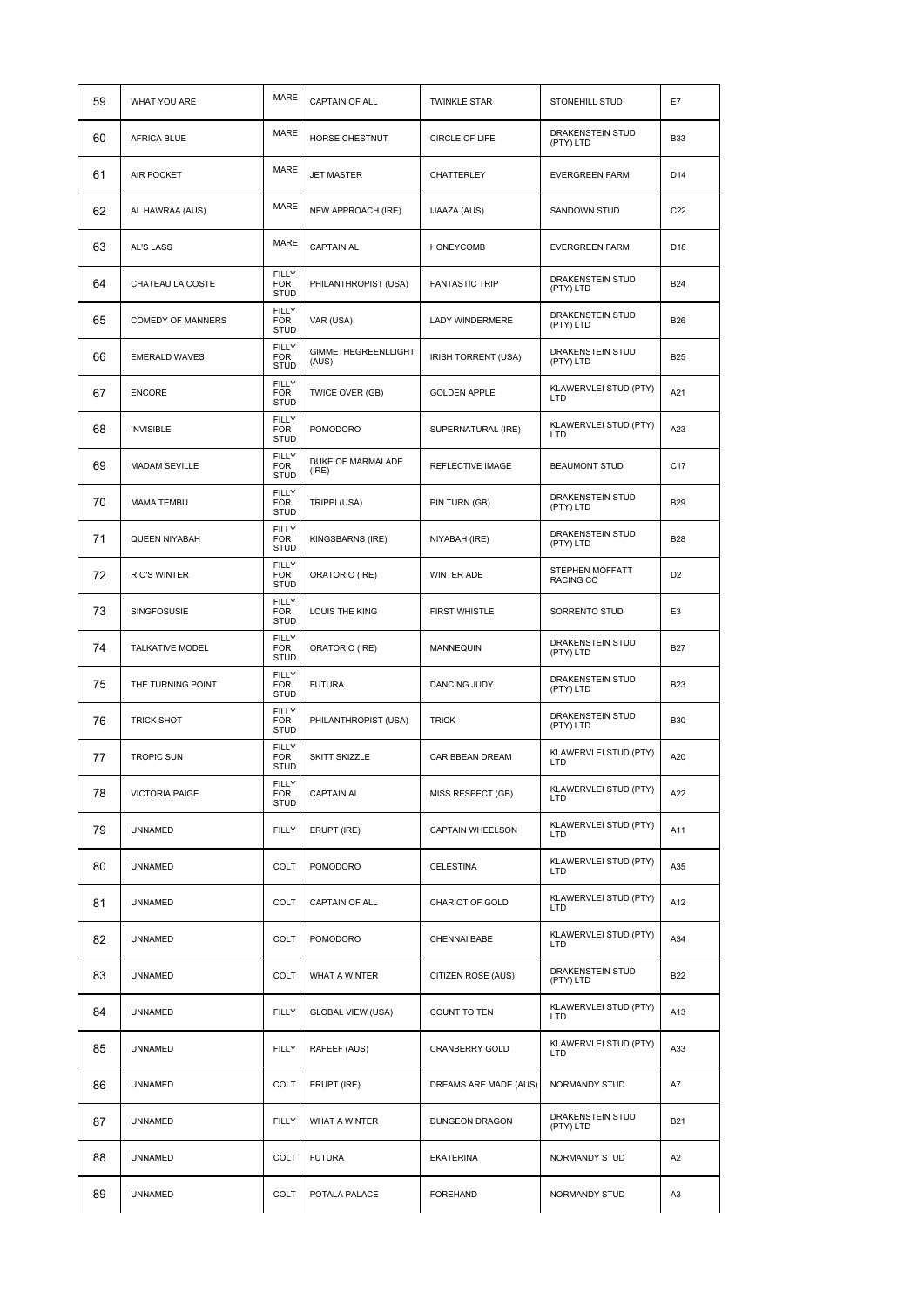| 90  | <b>UNNAMED</b> | <b>COLT</b>  | MASTER OF MY FATE          | FOR THE LADS               | KLAWERVLEI STUD (PTY)<br>LTD        | A14             |
|-----|----------------|--------------|----------------------------|----------------------------|-------------------------------------|-----------------|
| 91  | <b>UNNAMED</b> | <b>FILLY</b> | CAPTAIN OF ALL             | <b>FORTISSIMUS</b>         | KLAWERVLEI STUD (PTY)<br><b>LTD</b> | A15             |
| 92  | <b>UNNAMED</b> | <b>COLT</b>  | ONE WORLD                  | <b>GENEROUS ANNA (AUS)</b> | KLAWERVLEI STUD (PTY)<br><b>LTD</b> | A16             |
| 93  | <b>UNNAMED</b> | <b>FILLY</b> | <b>GLOBAL VIEW (USA)</b>   | I AIN'T TRIPPIN            | KLAWERVLEI STUD (PTY)<br>LTD        | A17             |
| 94  | <b>UNNAMED</b> | COLT         | ONE WORLD                  | LADY WYLIE                 | NORMANDY STUD                       | A4              |
| 95  | <b>UNNAMED</b> | <b>FILLY</b> | <b>VERCINGETORIX</b>       | LARKING AROUND (SSL)       | KLAWERVLEI STUD (PTY)<br>LTD        | A18             |
| 96  | <b>UNNAMED</b> | <b>FILLY</b> | <b>FUTURA</b>              | LINDLEYS LANE              | NORMANDY STUD                       | A <sub>5</sub>  |
| 97  | <b>UNNAMED</b> | <b>COLT</b>  | ONE WORLD                  | MARQUESA NARANJA<br>(IRE)  | KLAWERVLEI STUD (PTY)<br><b>LTD</b> | A19             |
| 98  | <b>UNNAMED</b> | <b>FILLY</b> | <b>POMODORO</b>            | <b>MILLENIUM REIGN</b>     | KLAWERVLEI STUD (PTY)<br>LTD        | A32             |
| 99  | <b>UNNAMED</b> | <b>FILLY</b> | MASTER OF MY FATE          | MISS DECEMBER              | DRAKENSTEIN STUD<br>(PTY) LTD       | <b>B20</b>      |
| 100 | <b>NOTABLE</b> | <b>COLT</b>  | DUKE OF MARMALADE<br>(IRE) | NOSSA (GB)                 | <b>MAINE CHANCE FARMS</b>           | <b>B2</b>       |
| 101 | <b>UNNAMED</b> | <b>COLT</b>  | <b>GLOBAL VIEW (USA)</b>   | ORATOR'S DAUGHTER<br>(AUS) | KLAWERVLEI STUD (PTY)<br>LTD        | A38             |
| 102 | <b>UNNAMED</b> | COLT         | POTALA PALACE              | PRIMA DONNA                | NORMANDY STUD                       | A6              |
| 103 | PALPABLE       | <b>FILLY</b> | <b>FUTURA</b>              | PRINCESS VICKY             | MAINE CHANCE FARMS                  | B <sub>3</sub>  |
| 104 | <b>UNNAMED</b> | <b>COLT</b>  | <b>GLOBAL VIEW (USA)</b>   | <b>SALLY CALLED</b>        | KLAWERVLEI STUD (PTY)<br>LTD        | A31             |
| 105 | <b>UNNAMED</b> | <b>FILLY</b> | POMODORO                   | <b>SAND PRINCESS</b>       | KLAWERVLEI STUD (PTY)<br>LTD        | A30             |
| 106 | <b>UNNAMED</b> | <b>FILLY</b> | <b>WHAT A WINTER</b>       | <b>SCHIFFER</b>            | DRAKENSTEIN STUD<br>(PTY) LTD       | <b>B19</b>      |
| 107 | <b>UNNAMED</b> | <b>COLT</b>  | WILLIAM LONGSWORD          | <b>SEATTLE SURPRISE</b>    | KLAWERVLEI STUD (PTY)<br>LTD        | A37             |
| 108 | <b>UNNAMED</b> | <b>FILLY</b> | WILLIAM LONGSWORD          | SING FOR ME (IRE)          | KLAWERVLEI STUD (PTY)<br>LTD        | A29             |
| 109 | UNNAMED        | <b>FILLY</b> | HORIZON                    | STAR OF SILVER             | HEMEL 'N AARDE STUD                 | A8              |
| 110 | UNNAMED        | <b>FILLY</b> | POTALA PALACE              | STORM REPORT               | KLAWERVLEI STUD (PTY)<br>LTD        | A28             |
| 111 | UNNAMED        | <b>FILLY</b> | POMODORO                   | SUPER GUPPY                | KLAWERVLEI STUD (PTY)<br>LTD        | A27             |
| 112 | UNNAMED        | <b>FILLY</b> | CAPTAIN OF ALL             | TAMBALANG                  | KLAWERVLEI STUD (PTY)<br>LTD        | A36             |
| 113 | <b>UNNAMED</b> | <b>FILLY</b> | POMODORO                   | TERRA MARIANNA             | KLAWERVLEI STUD (PTY)<br>LTD        | A26             |
| 114 | <b>UNNAMED</b> | COLT         | ONE WORLD                  | <b>WHISKY TANGO</b>        | KLAWERVLEI STUD (PTY)<br>LTD        | A25             |
| 115 | <b>UNNAMED</b> | <b>FILLY</b> | POMODORO                   | <b>ALILEO</b>              | KLAWERVLEI STUD (PTY)<br>LTD        | A10             |
| 116 | <b>UNNAMED</b> | <b>FILLY</b> | HAT PUNTANO (ARG)          | <b>BIANCA</b>              | SANDOWN STUD                        | C13             |
| 117 | <b>UNNAMED</b> | COLT         | RAFEEF (AUS)               | <b>DONNA VIOLA</b>         | <b>BEAUMONT STUD</b>                | C <sub>23</sub> |
| 118 | <b>UNNAMED</b> | <b>COLT</b>  | TALK OF THE TOWN           | <b>SAKURA TRICK</b>        | SANDOWN STUD                        | C24             |
| 119 | <b>UNNAMED</b> | <b>FILLY</b> | POTALA PALACE              | CORAL COLOUR               | <b>EVERGREEN FARM</b>               | E4A             |
| 120 | <b>UNNAMED</b> | COLT         | <b>FUTURA</b>              | FARZANA (AUS)              | <b>EVERGREEN FARM</b>               | E4B             |